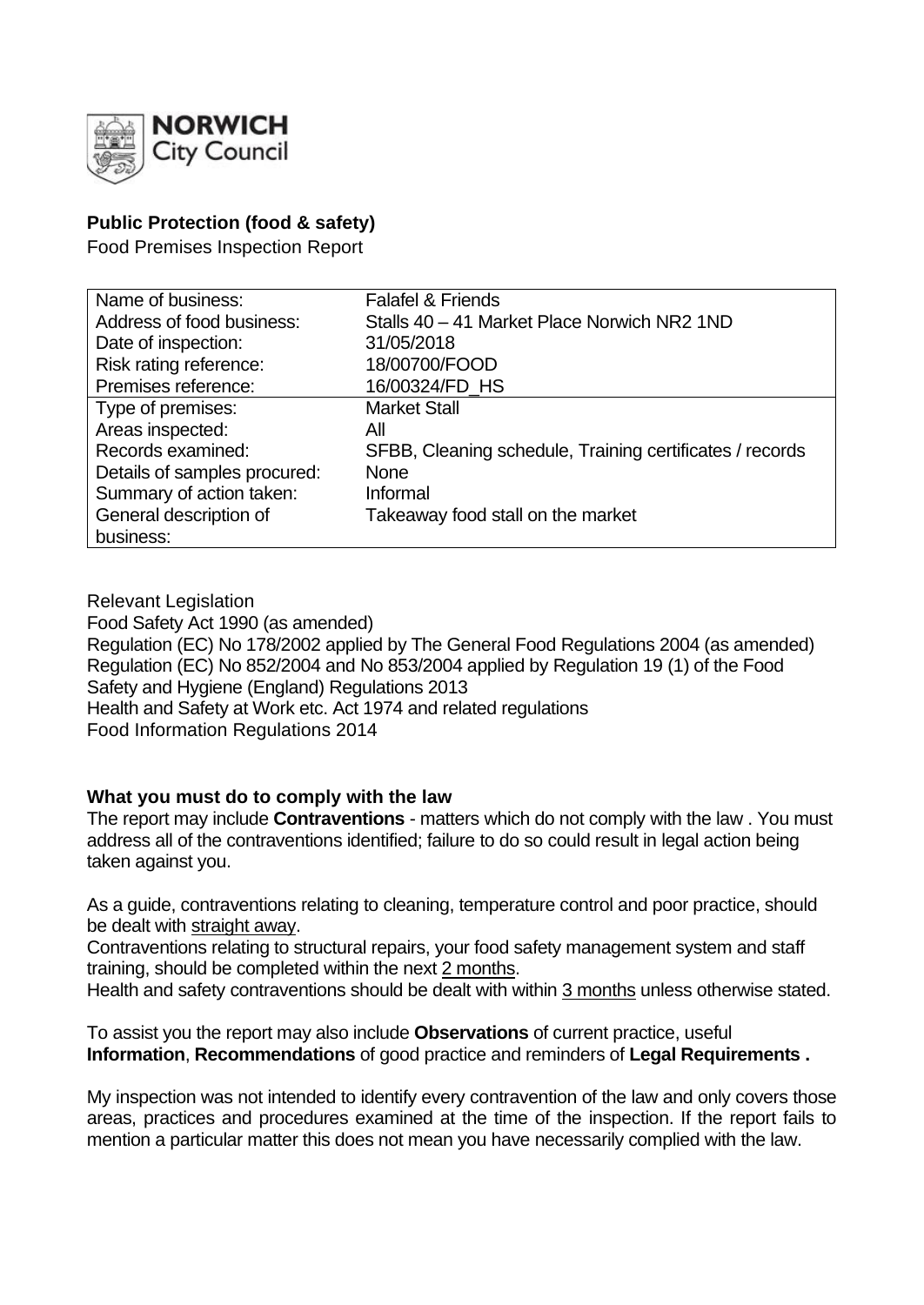# **FOOD SAFETY**

### **How we calculate your Food Hygiene Rating:**

#### **How we calculate your Food Hygiene Rating:**

The food safety section is divided into three areas which you are scored against for the hygiene rating:

- 1. Food hygiene and safety procedures
- 2. Structural requirements
- 3. Confidence in management/control procedures

Your Food Hygiene Rating is 5 - a very good standard



### **1. Food Hygiene and Safety**

Food hygiene standards are high. You demonstrated a very good standard of compliance with legal requirements. You have safe food handling practices and procedures and all the necessary control measures to prevent cross-contamination are in place. Some minor contraventions require your attention. **(Score 5)**

#### Hand-washing

**Legal Requirement** Hot water should be available at the hand wash basin at all times Ensure heater is switched on as soon as you arrive at the stall.

### **2. Structure and Cleaning**

The structure facilities and standard of cleaning and maintenance are all of a good standard and only minor repairs and/or improvements are required. Pest control and waste disposal provisions are adequate. The minor contraventions require your attention. **(Score 5)**

#### Cleaning of Structure

**Contravention** The following structural items were dirty and require more frequent and thorough cleaning:

• high level vents and beams

**Contravention** The following structural items could not be effectively cleaned and must be covered or made non-absorbent:

• the wall in the waffle kitchen which is covered in fake grass

#### Cleaning of Equipment and Food Contact Surfaces

**Contravention** The following surfaces and equipment in contact with food were dirty and/or could not be cleaned and require cleaning or discarding:

• outer surfaces including handles of waffle machine, free standing grill and deep